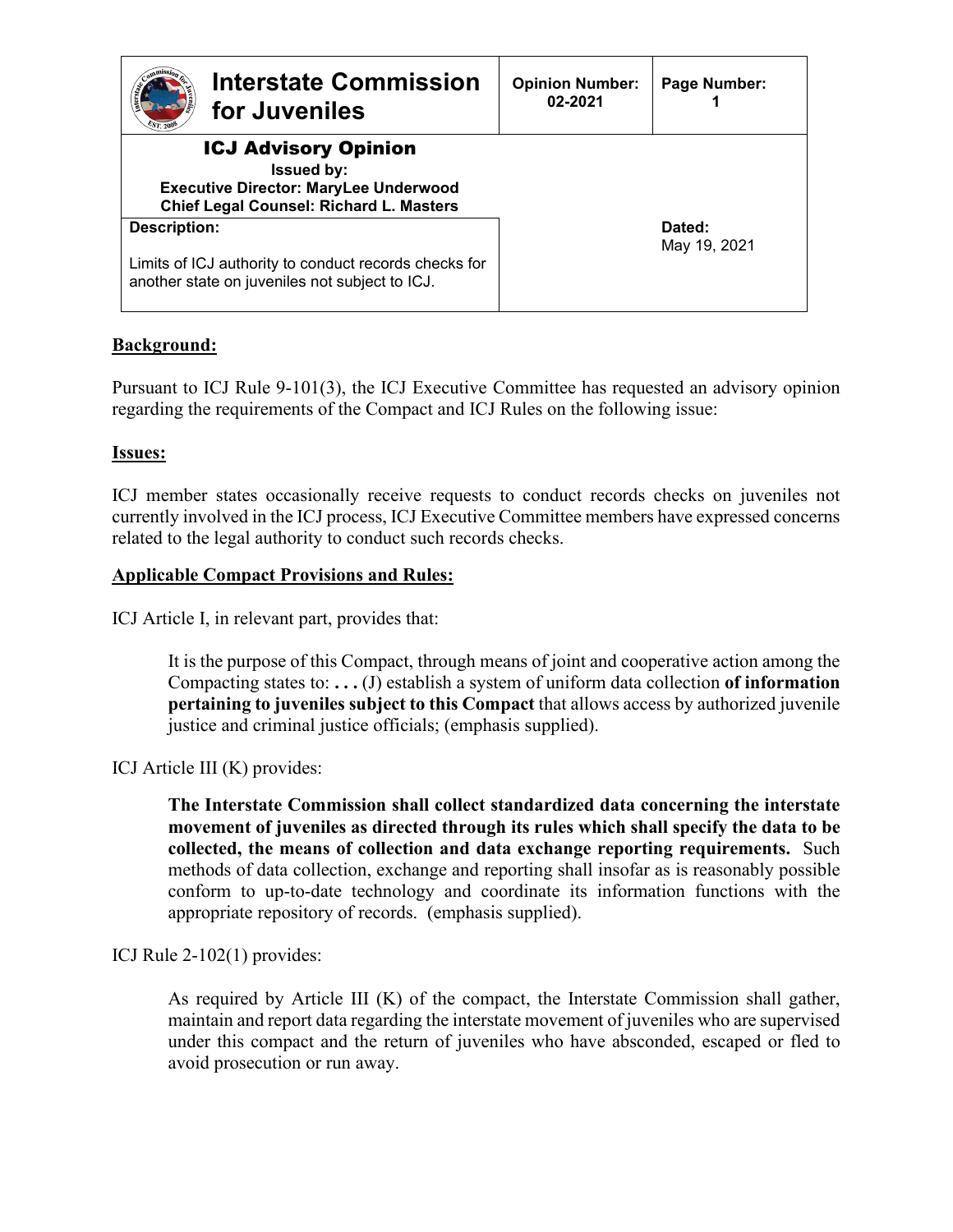| Interstate Commission<br>for Juveniles                                                                                                             | <b>Opinion Number:</b><br>02-2021 | Page Number:           |
|----------------------------------------------------------------------------------------------------------------------------------------------------|-----------------------------------|------------------------|
| <b>ICJ Advisory Opinion</b><br><b>Issued by:</b><br><b>Executive Director: MaryLee Underwood</b><br><b>Chief Legal Counsel: Richard L. Masters</b> |                                   |                        |
| Description:<br>Limits of ICJ authority to conduct records checks for<br>another state on juveniles not subject to ICJ.                            |                                   | Dated:<br>May 19, 2021 |

ICJ Rule 2-106 states:

"Upon request by a member state ICJ Office, other member state ICJ Offices may share information regarding a juvenile who crosses state lines to determine if they are or may be subject to the ICJ."

# **Analysis and Conclusions**:

The above referenced provisions of the ICJ Compact and Rules clearly evince an intent to provide authority to the ICJ member states to collect, maintain, report, and exchange data "concerning" or "pertaining" to the "interstate movement of juveniles who are 'subject to' and 'supervised under this compact.' " These provisions further permit such data to be collected and exchanged with regard to "the return of juveniles who have absconded, escaped or fled to avoid prosecution or run away." See ICJ Article III (K); ICJ Rule 2-102(1) and ICJ Rule 2-106.

Furthermore, the ICJ and the ICJ Rules require Compact member states to implement the law enforcement and public protection aspects of the Compact through "a system of uniform data collection" that "conform(s) to up-to-date technology and coordinate its information functions with the appropriate repository of records." See Article I  $(J)$  and Article III  $(K)$ .

To fulfill these requirements, the Interstate Commission provides a nationwide electronic information system known as UNITY (Uniform Nationwide Interstate Tracking for Youth). As described in Advisory Opinion 01-2021:

UNITY is a browser-based system which enables all member states to manage workflow and communications, as well as provide consistent service to juveniles who are under court supervision or have run away to another state. It is an efficient, secure, and reliable application that meets capacity requirements, designed to comply with the FBI's Criminal Justice Information Services (CJIS) Security Policy, in order to protect the privacy of the juveniles. UNITY also complies with Section 508 of the US Rehabilitation Act, which includes accessibility standards for electronic content…The UNITY system and all its data is securely hosted on the Microsoft Azure Government Cloud, an FBI-certified and CJIS compliant platform…The UNITY system meets national security standards for justice applications consistent with CJIS Security Policy 7 and the Juvenile Justice Standards, as well as national security standards for justice